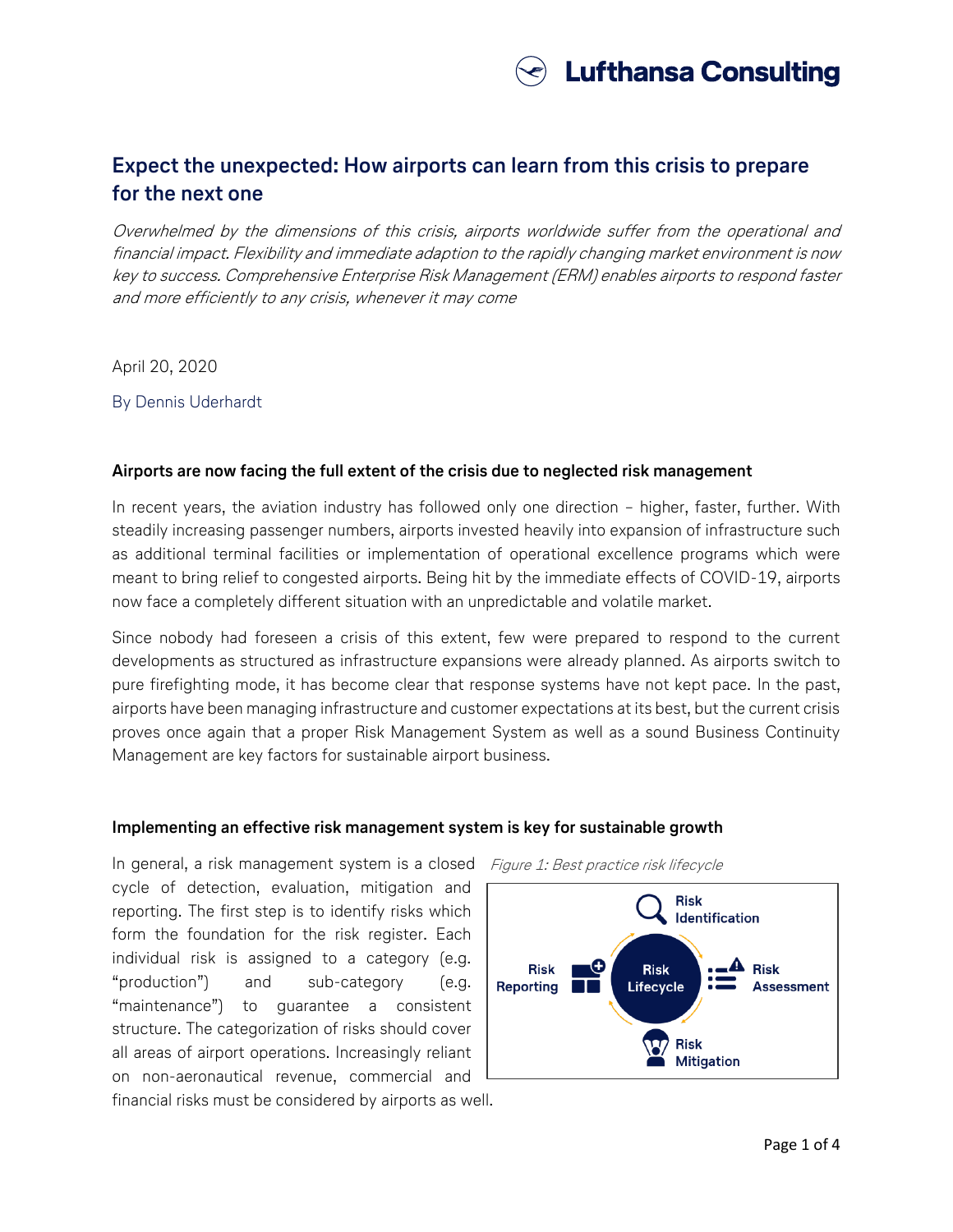

Secondly, the risks are evaluated based on their probability and impact. The specific view of a risk may vary within the different job responsibilities. From a shift manager's point of view, a temporary outage of the baggage handling system is critical as baggage is delayed and the whole operations will be affected. However, the impact on the balance sheet is only marginal, resulting in very little management attention. Effective risk management requires that all the different views of staff are considered in the overall assessment of risks.

After evaluation, the identified risks with high risk levels require mitigation measures to reduce probability and impact. Mitigation planning should be performed as detailed as possible to get a basis for risk avoidance and business continuity. All measures are then clustered along two dimensions – implementation effort and risk reduction potential – to identify priorities and quick-wins. Implementation should start with quick-wins, accompanied by mid- and long-term actions.

To assess the effectiveness of the defined mitigation actions, a recommended practice is to include alternative risk management approaches such as "Bowtie" which enables visualization of risks. By illustrating the single elements of a risk – threats and escalation factors leading to realization of a risk, consequences and mitigation actions – risk owners can easily assess the effectiveness of the defined mitigations as well as identify possible gaps. Using a traditional risk scorecard, these gaps might have not been unidentified. Moreover, the easy-to-understand logic allows communication and discussion of risks on any level within the organization.



Figure 2: Illustrative bowtie diagram

Finally, to ensure control of the risks and corresponding mitigation actions, a clear commitment of all business departments on a homogenous "Plan-Do-Review" approach is required. An overview on the risks can be embedded in an automatically created risk dashboard for the different internal stakeholders which will result in additional risk awareness within the company. The ultimate goal is to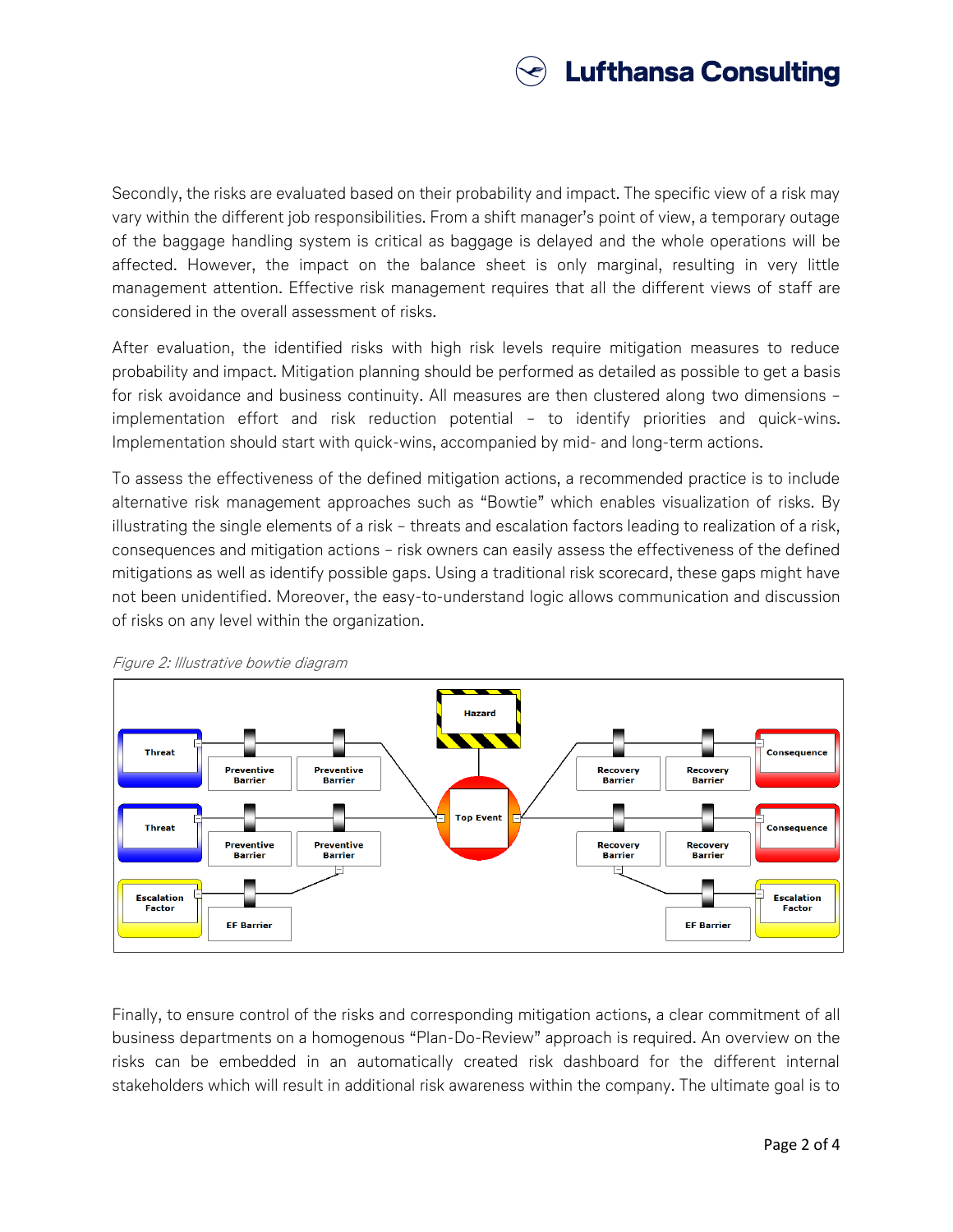overcome risk management as a sole governance instrument and to establish a true risk management culture within the company.

## **Reliable Business Continuity Management is the lifeline for every business**

Despite having several levers in place to reduce the probability of risks, not every incident can be prevented from happening and the COVID-19 pandemic is surely one of them. This is where Business Continuity Management (BCM) comes into play, limiting the impact of an event by proactively defining a worst-case action plan.

BCM focusses on maintaining predefined "business-crucial activities" which were identified in the Business Impact Analysis (BIA) beforehand. In addition to key operational processes (e.g. ground and passenger handling), airports must consider commercial activities (non-aeronautical revenue) in the BIA as well, given the different operating modes of airports. Identifying these activities ensures pooling of resources for the most relevant processes. Furthermore, the assessment indicates which processes need to be reestablished first in the recovery phase, based on their importance (operationally and financially).

Having identified relevant processes, management and relevant experts then define emergency and contingency plans. The action plan consists of the initial issue response, measures for long-term situations as well as a plan for resuming halted business activities. Similar to the risk management process, all BCM actions require clear communication, commitment across all relevant departments of the airport and should be embedded in a "Plan-Do-Review" process as well.

# **Risk management and Business Continuity Management together are a powerful tool**

The following fictitious example shall illustrate the complementarity and interrelationship of risk management and Business Continuity Management: The airport's home carrier temporary cancels a high number of flight connections to/from the airport due to an economic crisis. In the course of the airport's risk identification one year ago, the airport had identified its dependency on the home carrier as one of the key commercial risks. As part of the mitigation strategy, the airport intensified its air service development efforts and had been able to attract new airlines, thus reducing the market share of the home carrier from 60 percent to 40 percent and limiting the commercial impact of the flight cancellations for the airport.

However, the airport still suffers from the loss of passengers, resulting in steadily declining aeronautical and nonFigure 2: Interaction of Risk Management and BCM



aeronautical revenue. As predefined in the BCM emergency processes for "airline issues", the airport is urged to safeguard liquidity and initiates the closure of a terminal area as well as miscellaneous